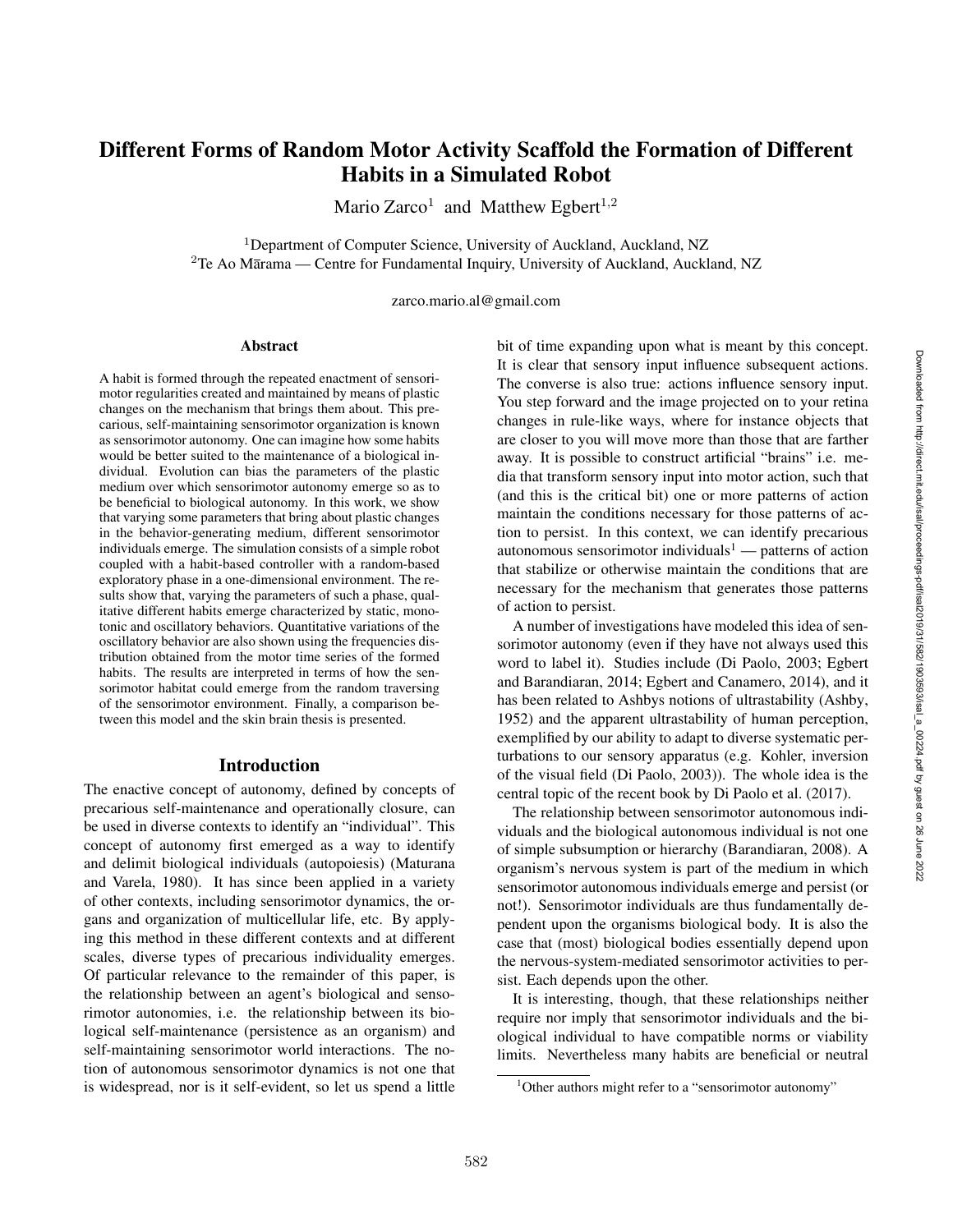with regard to impact upon biological viability (Egbert and Canamero, 2014).. Why? How does this alignment of norms and viability conditions come to exist? How do the sensorimotor individual and the biological individual over which they operate come to cooperate? And just as interestingly: in what conditions does this cooperation fail to emerge/develop?

The properties of the nervous system play a key role in influencing which types of sensorimotor autonomous individuals will persist. One possible mechanism through which the biological and sensorimotor norms become aligned is via evolution. Evolution tunes the nervous system so as to produce behaviors that are beneficial to biological viability. This could happen in a variety of different ways. For instance, we can compare among three different possibilities. The first one is the evolution of a set of hard-wired stimulusresponse reflexes. If the organism's behavior consisted of nothing but hard-wired responses, then the mechanism that produces the behavior would not depend upon the result of the behavior. That is, the hard-wired reflexes would not participate in maintaining the conditions necessary for such a mechanism to generate them. Therefore, the behavior could not be considered as a sensorimotor individual because these reflexes (and consequently the behaviour) would not cease to operate, unless the organism died. A hard-wired mechanism thus would in fact still depend upon the behavior in terms of biological viability. This behavior would then be part of the precarious biological autonomous individual, not a sensorimotor one.

Another possibility is one where reflexes play a less direct role of scaffolding the formation of sensorimotor individuals. The idea here is that evolution could result in a few hardwired stimulus responses that influence which patterns of behavior are more likely to occur. Plastic mechanisms in the nervous system then support whichever self-sustaining sensorimotor individual emerge, but the reflexes bias the system to produce sensorimotor individuals that are conducive to biological survival.

No doubt there are hard-wired reflexes that guide some our behavior (and our sensorimotor development). It seems unlikely, though, that more than a few specific stimulus responses could be specified at the genetic level. The last possibility is one where genes can modulate more coarse features of nervous system topology, connectivity and interaction, and random motor babbling enables and biases the formation of different sensorimotor individuals. Plastic changes in the nervous system then support the selfmaintaining sensorimotor individual that bring about such changes. This is the idea that we explore using a model in the next section. Specifically, we simulate a simple robot embedded in a 1D world. The robots "controller" is a sensorimotor medium which reinforces previous patterns of sensorimotor behavior. We vary the parameters of the random motor activity that is activated by the controller when it is

in sensorimotor conditions it has not previously experienced and show that just by modulating this basic parameter, it is possible to bias the system to produce particular qualitative behaviors (static, monotonic, oscillatory) and even to vary some of the quantitative aspects of those behaviors (oscillation frequency).

The concept of habit and its models are described in the next section. After that, the model and the experiments are explained. Finally, the results are reported and discussed.

### The Concept of Habit

The concept of habit was one of the most important theoretical primitives for the study of mind before being usurped by the notion of mental representation (Barandiaran and Di Paolo, 2014). Currently, with the antirepresentationalism trend in cognitive science due to the different embodied approaches to cognition, a reappraisal of the notion of habit has been required. Moreover, habits could be the building blocks for modeling the organization of behavior, and their ecology the core of Mental Life (Barandiaran, 2007). A very brief look to the re-definition of habit that inspired this work based is presented so as to compare modeling frameworks below. Di Paolo (2003) argued that habits are dynamic invariants obtained from a circular process between plasticity and behaviour. Habits can be understood as self-sustaining dynamic structures that are challenged when the behaviour is perturbed and adaptation is needed. After that, Barandiaran (2008) detailed the definition of habit as "a self-sustaining pattern of sensorimotor coordination that is formed when the stability of a particular mode of sensorimotor engagement is dynamically coupled with the stability of the mechanism generating it" (p. 281). Finally, Egbert and Barandiaran (2014) added the property of reinforcement by repetition to this concept of habit in order to have a working definition. A habit is then precarious in the sense that, if the sensorimotor patterns of behavior are not continuously re-enacted, the consequently plastic change is produced differently affecting the creation and maintenance of the sensorimotor correlations it contributes to cause.

Simulation models has been used as tools to obtain new insights through the exploration of new theoretical positions and, consequently, a possible conceptual reorganization (Di Paolo et al., 2000). On the one hand, Di Paolo (2003) explored an homeostatic neural controller using an evolutionary robotics approach to propose that true intentionality can be brought about investing a robot with a mechanism for acquiring a way of life: habits. In this case, a habit is grounded on the circular interaction between sensorimotor correlations and neurodynamic patterns, and the plastic reinforcing changes on the habit formation mechanism (Barandiaran, 2017). Barrett (2014) addressed important questions raised when the ecology of habits is presented as a dynamical system (e.g. models with recurrent neural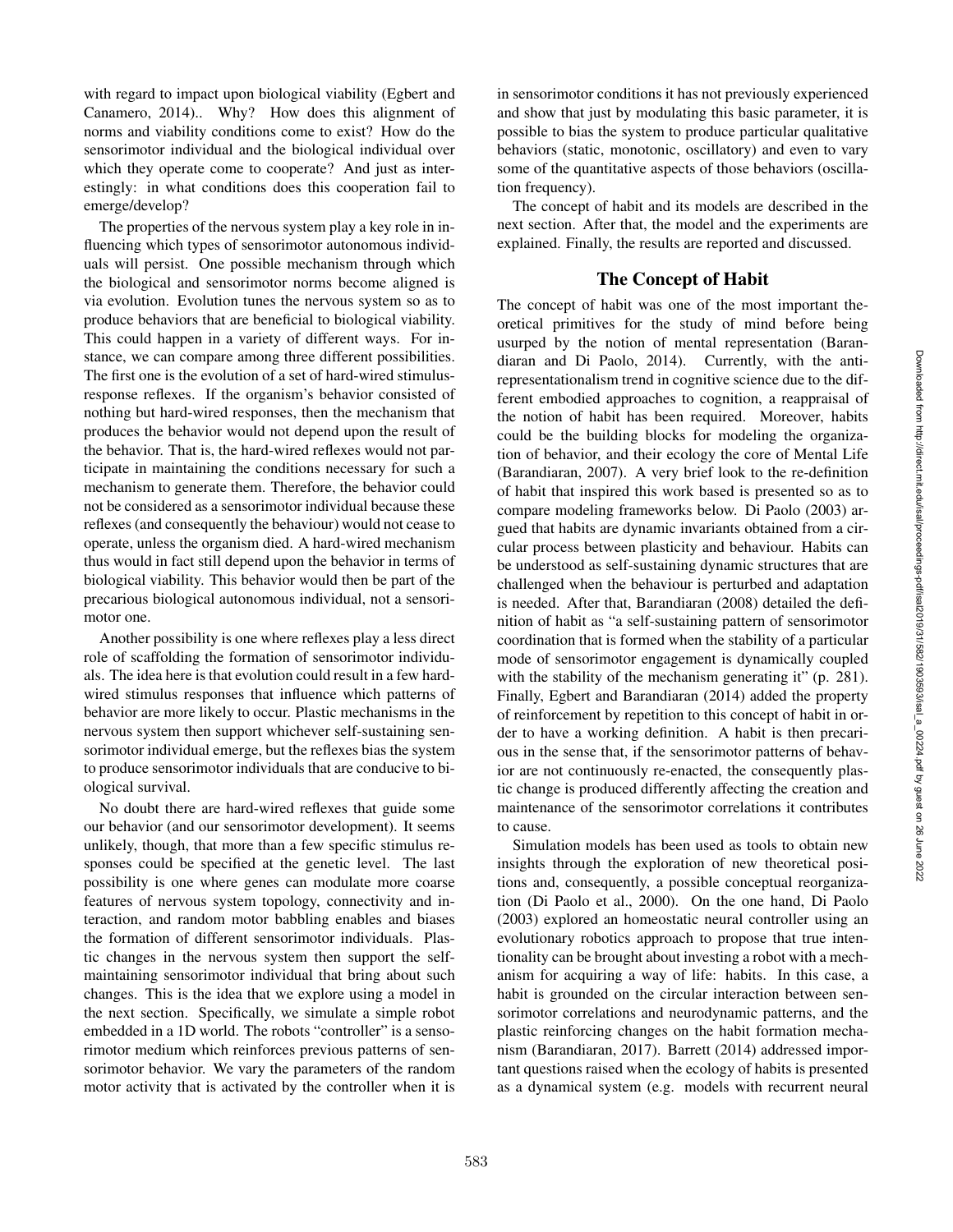networks as controllers) challenging the conventional notion of habits and yielding a number of insight that must be treated in the future. Another modelling approach was taken by Egbert and Barandiaran (2014) who instantiated the concept of habit explained above using a novel habit-based controller. In this framework, a habit is formed through the plastic changes resulted by the continuous reenacting of the selfsustaining sensorimotor state trajectory emerging from the sensorimotor coupling between the robot and the environment. One important different between the two controllers is the scale in which they are modeled: the former is modeled in the neuro-dynamic level and the latter is modeled at the level of the sensorimotor dynamic.

#### Model

The robot controller proposed by Egbert and Barandiaran (2014) is a dynamical construct called the Iterant Deformable Sensorimotor Medium (IDSM). The IDSM coupled to robot sensors and motors influences the rate of change of the motors as a function of the current sensorimotor state, the rate of sensorimotor state change, and the current state of mapping as time passes (see Equation 6). The influence can then be understood as a "continuous transfer function that can be depicted as a multidimensional vector space (the dimension been the sensory and motor variables)" (Barandiaran, 2017, p. 421). The controller was designed such that current sensorimotor patterns of activity increases the likelihood of repeating similar sensorimotor patterns in the future. Broadly, as a robot embedded with an IDSM moves through sensorimotor state trajectories, a set of records of the sensorimotor dynamics, known as nodes, are created and modified. Formally, each node is a tuple of two vectors and a scalar in a normalized sensorimotor space,  $N = \langle N_{\mathbf{p}}, N_{\mathbf{v}}, N_{\omega} \rangle$ , where the elements indicate the sensorimotor state associated with the node or "position", the rate of sensorimotor change or "velocity", and the "weight" of the node, respectively. The normalized sensorimotor space is defined such that the range of all sensor and motor values are linearly scaled to lie in [0, 1]. A new node is created when the weighted density of nodes,  $\phi(\mathbf{x})$ , near the current sensorimotor state, **x**, meets the condition expressed by Equation 1. This density function can be understood as a measure of how similar the current sensorimotor state is to the set of nodes created previously. It is calculated using the distance from every node to the current sensorimotor state bounded by the sigmoidal function in Equation 3, and whose result is scaled by the sigmoidal function of the weights defined in Equation 2.

$$
\phi(\mathbf{x}) = \sum_{N} \omega(N_w) \cdot d\left(N_p, \mathbf{x}\right) < k_t \tag{1}
$$

$$
\omega\left(N_w\right) = \frac{2}{1 + \exp\left(-k_w N_w\right)}\tag{2}
$$

$$
d\left(N\mathbf{p}, \mathbf{x}\right) = \frac{2}{1 + \exp\left(k_d ||N\mathbf{p} - \mathbf{x}||^2\right)}\tag{3}
$$

A weight represents the overall influence of the node in the rate of change of the motor output. After a node is created, its weight changes according to Equation 4.  $k_{dec}$  is a decay term which allows a steady decrease of the influence of the node when sensorimotor trajectories near that node are not re-enacted by the robot.  $k_{reinf}$  is a reinforcing term which allows the increase of the influence of the node when its position is closed to the current sensorimotor state.

$$
\frac{dN_w}{dt} = -k_{dec} + k_{reinf}d\left(N_{\mathbf{p}}, \mathbf{x}\right)
$$
\n(4)

A node is activated  $t_{act}$  units of time after creation, that is, the IDSM output is not influenced by the node during such a time, although its weight is updated. Equations 6 and 6 describes the so-called "influence" of the IDSM which in previous works has been the mapping function from the current sensorimotor state to a rate of motor change. The influence is composed by an "velocity" factor and a "attraction" factor. The former is the motor components of  $N_{\mathbf{V}}$ , and the latter is a force that cause the system to visit regions of the sensorimotor space with a higher density of nodes so that changes in the environment and perturbations can be compensated. Note that only the motor component of the "attraction" factor is used. The velocity factor pushes the sensorimotor dynamic away from the node while the attraction factor draws the sensorimotor dynamic toward the node (see Egbert and Barandiaran (2014) for more details). As can be seen, both factors are scaled by the distance function and the weight function defined by Equation 3 and 2, respectively. Once summed and scaled, the result is also scaled by the density of the nodes at the current sensoriomotor state defined by Equation 1.

$$
\mathbf{I} = \frac{1}{\phi(\mathbf{X})} \sum_{N} \omega (N_w) \cdot d (N_{\mathbf{p}}, \mathbf{x}) \cdot (Vel + Att)^{\mu} \quad (5)
$$
  
 
$$
Vel : N_{\mathbf{V}}
$$
  
 
$$
Att : A (N_{\mathbf{p}} - \mathbf{x}, N_{\mathbf{V}})
$$

$$
A(\mathbf{a}, N_{\mathbf{V}}) = \mathbf{a} - \left(\mathbf{a} \bullet \frac{N_{\mathbf{V}}}{||N_{\mathbf{V}}||}\right) \frac{N_{\mathbf{V}}}{||N_{\mathbf{V}}||}
$$
(6)

The controller was originally designed such that  $\frac{d\mu}{dt} = I$ , where  $\mu$  represents when motor components are only used, but the Equation 7 presents another alternative. As stated by Egbert (2018), the motor output is determined either by the influence function of the IDSM ( I) or by a random process (**R**). The sigmoidal function,  $s(\psi)$ , is defined by the Equation 8 where  $\psi$  determines the local density of the nodes.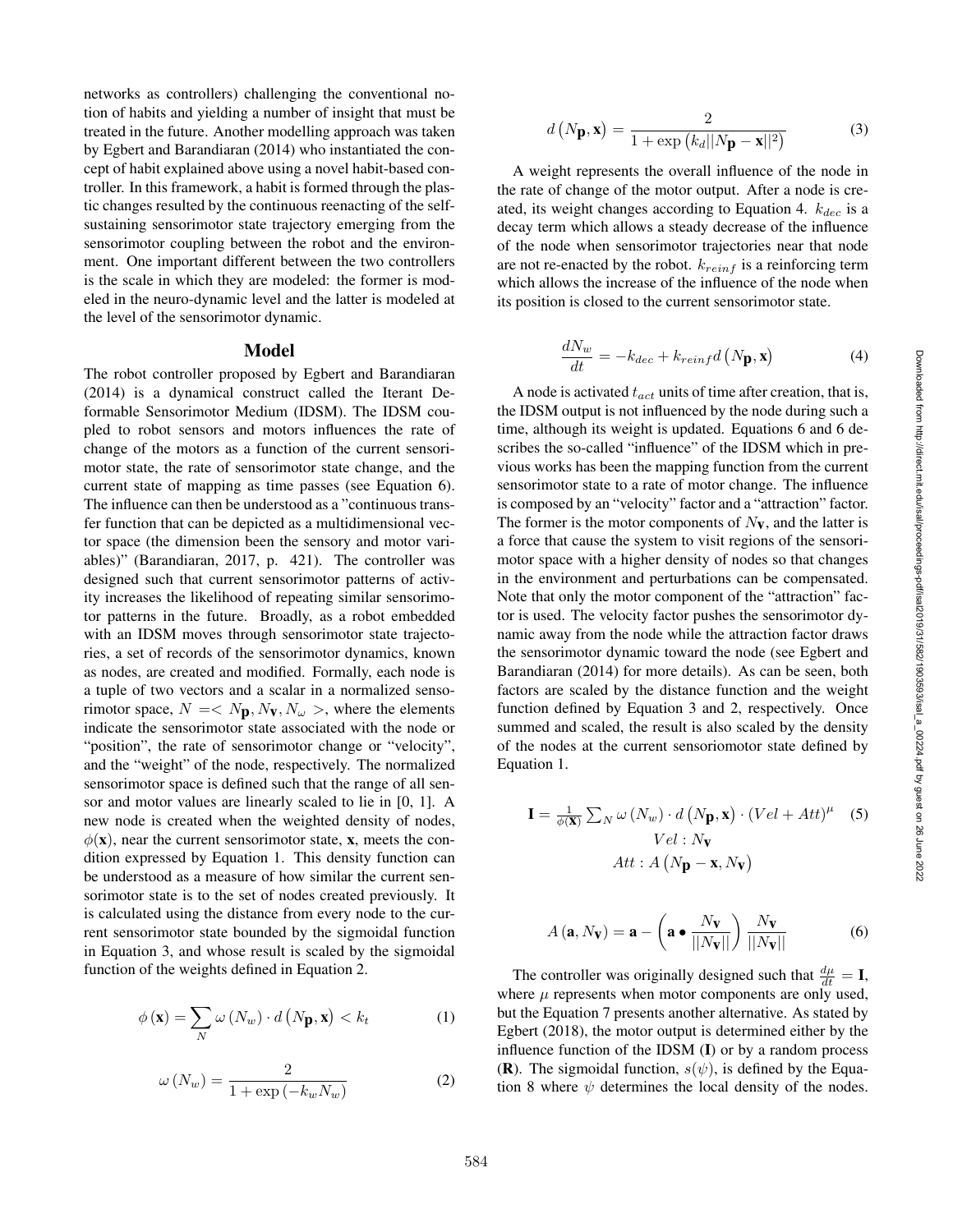Therefore, if the robot visits unfamiliar sensorimotor states, the motor activity is to be random. 100 times per unit of time,  $\bf{R}$  has a p chance of being set to a random vector drawn from a Normal Distribution with mean  $0$  and variance  $r$ , that is,  $\mathcal{N}(\mu=0, \sigma^2=r)$ .

$$
\frac{d\mu}{dt} = (1 - s)\mathbf{I} + s\mathbf{R} \tag{7}
$$

$$
s(\psi) = \frac{1}{1 + \exp\left(k_s \psi - k_s\right)}; \psi = \sum_N d\left(N_p, \mathbf{x}\right) \tag{8}
$$

The IDSM can be used to train functional habits. Egbert and Barandiaran (2014) presented a two-phase experiment: (1) in the training phase, a robot executes a task using a Braitenberg vehicle-inspired controller, whilst the IDSM tracks the sensorimotor state trajectories; (2) in the free-action phase, the motor activity is only determined by the influence of the IDSM. If the robot is trained from different initial conditions, the robot continues performing similar patterns of behavior after training regardless the initial conditions.

Recently, Egbert (2018) investigated agency and normdriven behavior using the IDSM as a framework to model a sensorimotor individual. The experiment consisted of a robot coupled with an IDSM with a random-based exploratory phase, that is, the motor activity was determined by Equation 7 in order to perform a task. In this case, neither a training phase nor a random initialization of the IDSM was needed but a good tuning of the parameters.

A remarkable difference between these approaches is that, whilst Egbert and Barandiaran (2014) used the IDSM to "exploit" the regularities among the sensorimotor contingencies, body and environment, Egbert (2018) used an augmented controller to also "explore" the sensorimotor space. Therefore, whilst only the re-enacting of sensorimotor trajectories is needed in the former for habit formation, random behavior is also needed in the latter for the emergence of precarious but stable sensorimotor patterns of behavior.

Other efforts have been recently done to understand how the habits formed using a simplification of the IDSM is biased by the number of nodes, nodes position and velocity (Woolford and Egbert, 2019). In the current work, an experiment is performed to show how different forms of the random motor activity (**R**) employed in unfamiliar sensorimotor states bias the formation of habits so as to take different qualitative forms with different quantitative properties. The details are described in the next section.

### Experiment

The experiment consists of varying the parameters of the random process, that is:  $p$  (i.e. the probability of setting a new random vector  $R$  in every time unit) and  $r$  (i.e.

the variance of the normal distribution from where  $R$  is drawn), such that  $p \in \{0.0, 0.01, 0.02, ..., 0.39, 0.40\}$  and  $r \in \{0, 1, 2, \ldots, 9, 10\}$ . For each condition in  $r \times p$ , the formation of self-organized habits is allowed 100 times, randomizing the robot initial conditions in each run. We simulate an IDSM with a random-based exploratory phase coupled with a simple robot situated in a one-dimensional periodic environment. The robot has one motor which determines its velocity  $m = \frac{dx}{dt}$ , where x is the robot position, and the sensor activity is activated according to  $\frac{1}{1+x^2}$ . The motor activity is bounded such that  $m \in [-1,1]$ , and the environment dimension is 4, so that the periodic variable  $x \in [-2, 2]$ . Table 1 lists the value of the controller parameters used during the experiment.

| $\cdot$ | $n_{\omega}$ | l A<br>$n_d$ | $_{ndec}$ | $n_{rein_J}$ | IA.<br>$\mathbf{r}_s$ | $_{\iota act}$ |
|---------|--------------|--------------|-----------|--------------|-----------------------|----------------|
|         |              | በበበ<br>vvv   | -         | ⊥ ∪          |                       |                |

Table 1: Values of the controller parameters.

Each run lasts 200 units of time. Habit formation is allowed during all the time such that the position and velocity of each created node are recorded. Motor activity, robot position, and sensorimotor trajectory are only recorded from time 100 onward. The frequency and amplitude of the motor time series is then computed using the Fast Fourier Transform. Motor activity mean and standard deviation are also calculated. The processed data is used to train a Decision Tree Classifier with 2255 self-organized habits classified by hand. The model is trained splitting the data into two data sets whose elements are randomly chosen. The training data set constituted by 90% of the data, and the testing data set constituted by 10% of the data. The accuracy of the Decision Tree classifier is 0 .9956 .

### Results

The self-reinforcing sensorimotor patterns can be distinguished by the sensorimotor trajectories in the sensorimotor space which produce qualitatively different behaviors in the environment. We have chosen to classify habits into three categories based on the similarities among their sensorimotor trajectories and the patterns generated in the environment. To understand the qualitative features, some examples are presented.

#### Examples

The figures of the following examples were created choosing arbitrary values for  $p$  and  $r$ . Each Figure consists of the sensotimotor space, the time series of the motor activity and robot position. Blue circles depict node position and white arrows show the direction of node velocity. The color intensity represents the value of the node weight, i.e. the bluer the node, the higher its weight. Gray dots are plotted when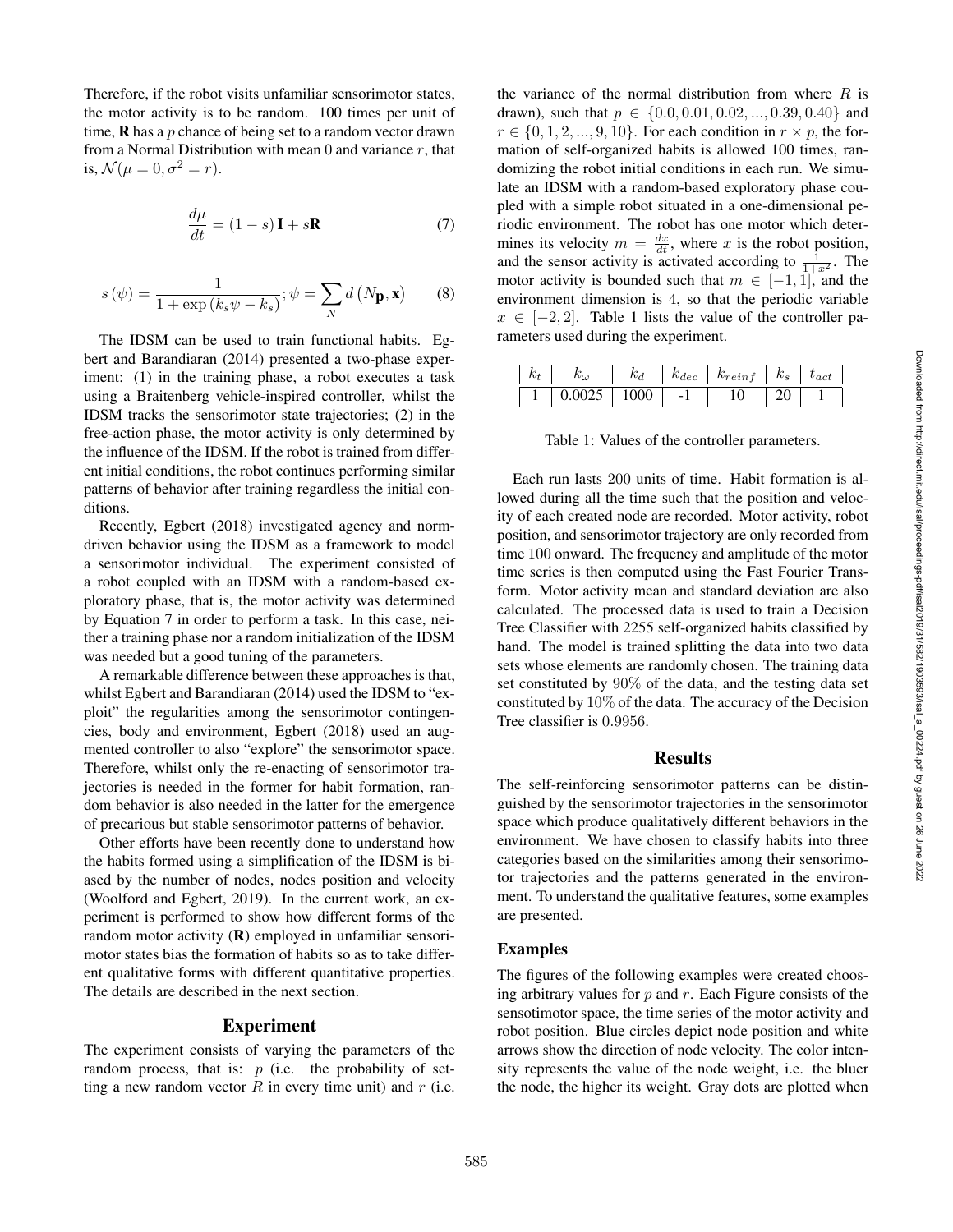

Figure 1: Example of a Static behavior obtained using  $p =$  $0.1$  and  $r = 3$ .

weights have been degraded so that those nodes are imperceptible. The numbers located beside some nodes are useful to visualize node creation over time.

Static Behavior: This behavior is characterized by a point-like sensorimotor trajectory and zero motor activity. This stationary sensorimotor trajectory is usually formed after randomly driven changes in motor activity. Figure 1 shows how those changes ends up in this kind of behavior. The initial possible sensorimotor trajectory runs from node 0 to 108. New nodes were created after the random-based exploratory phase was applied and the current sensorimotor state was different enough from the ones previously experienced such that the condition in Equation 1 was met. For instance, nodes 116 and 132. Over time, these nodes formed new narrow sensorimotor trajectories. The weights of distant nodes from such new trajectories were degraded such that the motor activity was determined by the influence of the newest nodes. At some time, the robot reaches an equilibrium when the velocities of the latest created nodes were opposite as can be seen for the directions of the white arrows.

Monotonic Behavior: This behavior is characterized by a linear sensorimotor trajectory whose motor value is constant, either  $-1$  or 1, and sensor value varies along the sensor range. Figure 2 depicts how this kind of behavior emerged after large random changes in motor activity. Many nodes were created over time, but the nodes located around the sensorimotor trajectory were reinforced sufficiently to overcome other possible trajectories (for example, the sensorimotor trajectory possibly defined by the nodes around  $m = 1$ ). As can be seen, the nodes influencing the sensorimotor trajectory were not generated successively but they were created and reinforced in different moments.

This type of behavior also emerged due to other reasons. Figure 3a shows that this sensorimotor pattern can emerge when the random vector is drawn from normal distribution with variance 0 such that the motor-components of the terms *Velocity* and *Attraction* in Equation 6 are always zero. Here, we have a first examples of how the parameters of the random motor process can bias habit formation. As we shall



Figure 2: Example of a monotonic behavior obtained using  $p = 0.38$  and  $r = 9$ .



Figure 3: Examples of a monotonic behavior obtained using a)  $p = 0.01$  and  $r = 0$ , and b)  $p = 0.0$  and  $r = 1$ 

see below this bias does not only hold for  $p = 0$ , but also for small values of p. Therefore, the randomly-set initial condition of the motor value remains constant over time. Figure 3b shows that this behavior can also emerge when the probability of changing vector  **is zero such that either the** highest or the lowest motor value is reached. Therefore, new nodes are created and reinforced along the sensor range.

Oscillatory Behavior: This behavior is characterized by a closed sensorimotor trajectory. This trajectory produces an oscillatory motor activity and, therefore, an oscillatory robot displacement as can be seen in Figures 4 and 5. Both figures were produced with the same values of  $p$  and  $r$  but different random seed. The nodes defining the sensorimotor trajectory in Figure 4 were created almost successively over time, while the latest created nodes in Figure 5 constrained the formation of other possible trajectories due to the opposite directions of nodes velocities (see nodes 132 − 184). The random motor activity biased the final sensorimotor pattern either defining slightly changes in motor activity (for instance, nodes  $99 - 108$  in Figure 4) or driving the node creation to specific regions of the sensorimotor space (for instance, nodes  $84 - 88$  in Figure 5).

The class of some trajectories could not be so clear. For example, a sensorimotor trajectory could be formed with most of the nodes located around either  $m = -1$  or  $m = 1$ , and just a few nodes around another motor value whose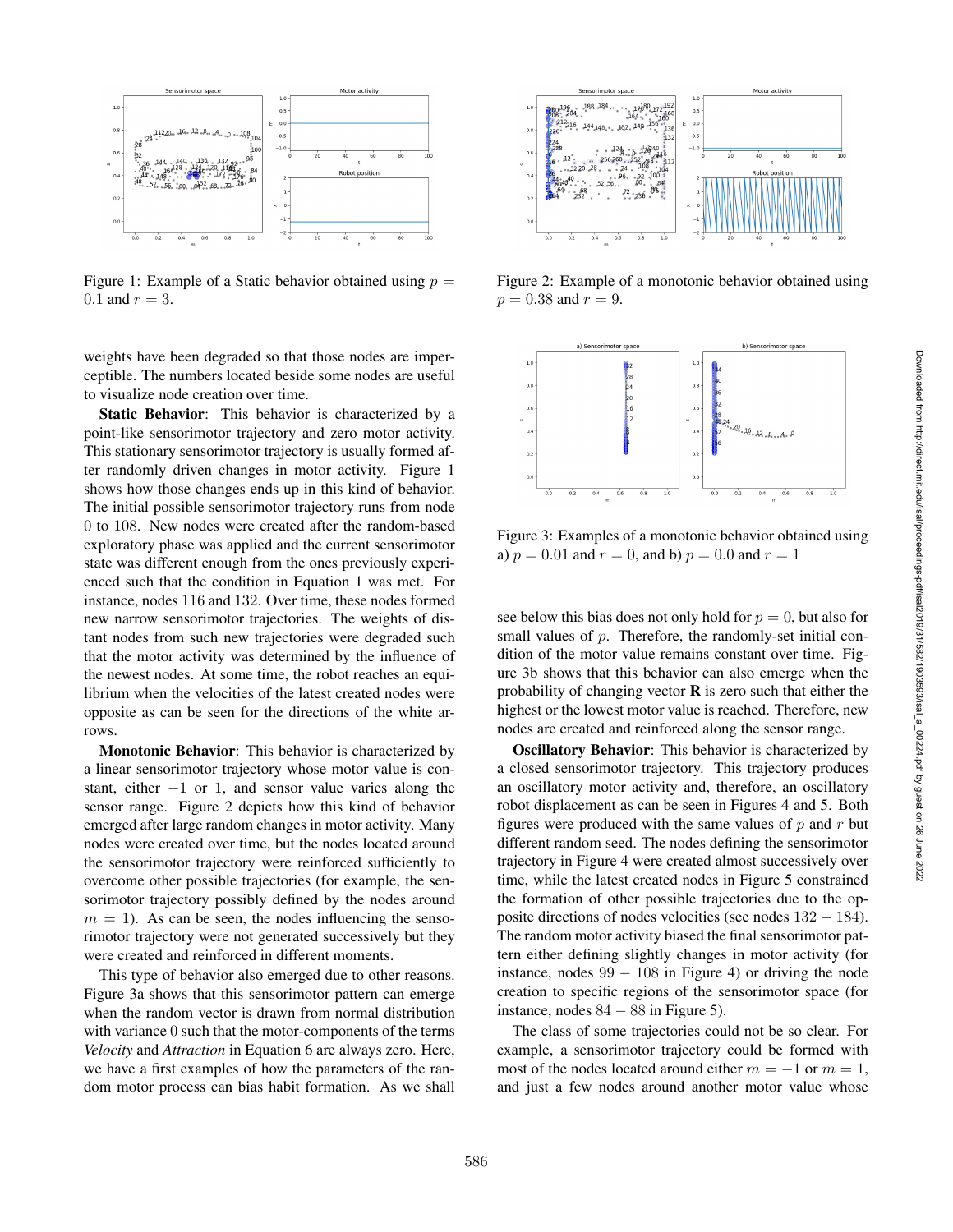

Figure 4: Example of an oscillatory behavior obtained using  $p = 0.02$  and  $r = 2$ .



Figure 5: Example of an oscillatory behavior obtained using  $p = 0.02$  and  $r = 2$ .

weights influence the motor activity. This behavior might be wrongly classified as an oscillatory behavior if only the sensorimotor trajectory is used as the reference. However, the robot would be performing a monotonic behavior because the influence of the smaller set of nodes is usually only enough to slightly increase or decrease robot speed.

The values of  $p$  of  $r$  used to generate the figures do not entail that qualitatively similar behaviors are more likely to emerge under these conditions. We present the results of modulating both parameters in order to know what kind of behaviors emerge regardless robot initial conditions.

## Statistical Results

Static Behaviors: Figure 6 shows that static behaviors can emerge neither when  $r = 0$  and p varies nor when r varies and  $p = 0.0$ . Note that the higher the value of p and the lower the value of  $r$ , the more likely is the emergence of these kinds of habits. Therefore, continuous changes of the components of R drawn from a normal distribution with a small standard deviation,  $\sigma$ , result in fast small steps in the sensorimotor space that avoids the formation of wide sensorimotor trajectories.

Monotonic Behaviors: Figure 7 shows that only monotonic behaviors emerge when  $r = 0$  and p varies, and when r varies and  $p = 0.0$ . In the first case,  $r = 0$  implies that R is a vector constituted by zeros. The random-based exploratory



Figure 6: Grayscale representation of the number of static behaviors emerged per each couple of  $p$  and  $r$ .



Figure 7: Grayscale representation of the number of monotonic behaviors emerged per each couple of  $p$  and  $r$ .

phase tries to influence motor activity at the beginning of the time because  $s(\phi) \approx 1$  and then  $\frac{d\mu}{dt} = \mathbf{R}$ . The motor activity is constant with the same value of the initial condition. At some time,  $s(\phi) \approx 0$  and then  $\frac{d\mu}{dt} = I$ ; however, the motor-components of  $N_{\mathbf{V}}$  are zero because those components of the created nodes are zero too. Therefore, motor activity remains constant. New nodes could be created along the sensor value range but the IDSM do not take over motor activity at any time (see Figure 3a). On the other hand, in the second case,  $p = 0.0$  implies that R is constant over time, although was defined randomly. Therefore, the only possible sensorimotor trajectory is formed when the motor value reaches one limit of the motor range after a transient (see Figure 3b). Notice that behaviors formed when  $r = 0$  and  $p$ keeps fixed motor state over time, whilst behaviors formed when r varies and  $p = 0.0$  maximize motor state during a transient. Finally, monotonic behaviors are also considerably likely when continuous changes of the components of R drawn from a normal distribution with a high standard deviation result in fast large steps in the sensorimotor space that allows the reinforcing of the nodes in the limits of the sensorimotor space.

Oscillatory Behaviors: Figure 8 shows that this behavior is highly probable to emerge for any couple of parameters, except when  $r = 0$  and p varies or when r varies and  $p = 0.0$ . However, oscillatory behaviors are more likely when sporadic changes (small values of  $p$ ; see from  $0.02$ to  $0.12$ , for instance) of the components of **R** drawn from a normal distribution, whose variance can be chosen along the set but zero, are performed. These changes result in slow small steps in the sensorimotor space allowing the formation of closed sensorimotor trajectories. As can be seen in Figure 9, outliers or not-formed habits, usually characterized by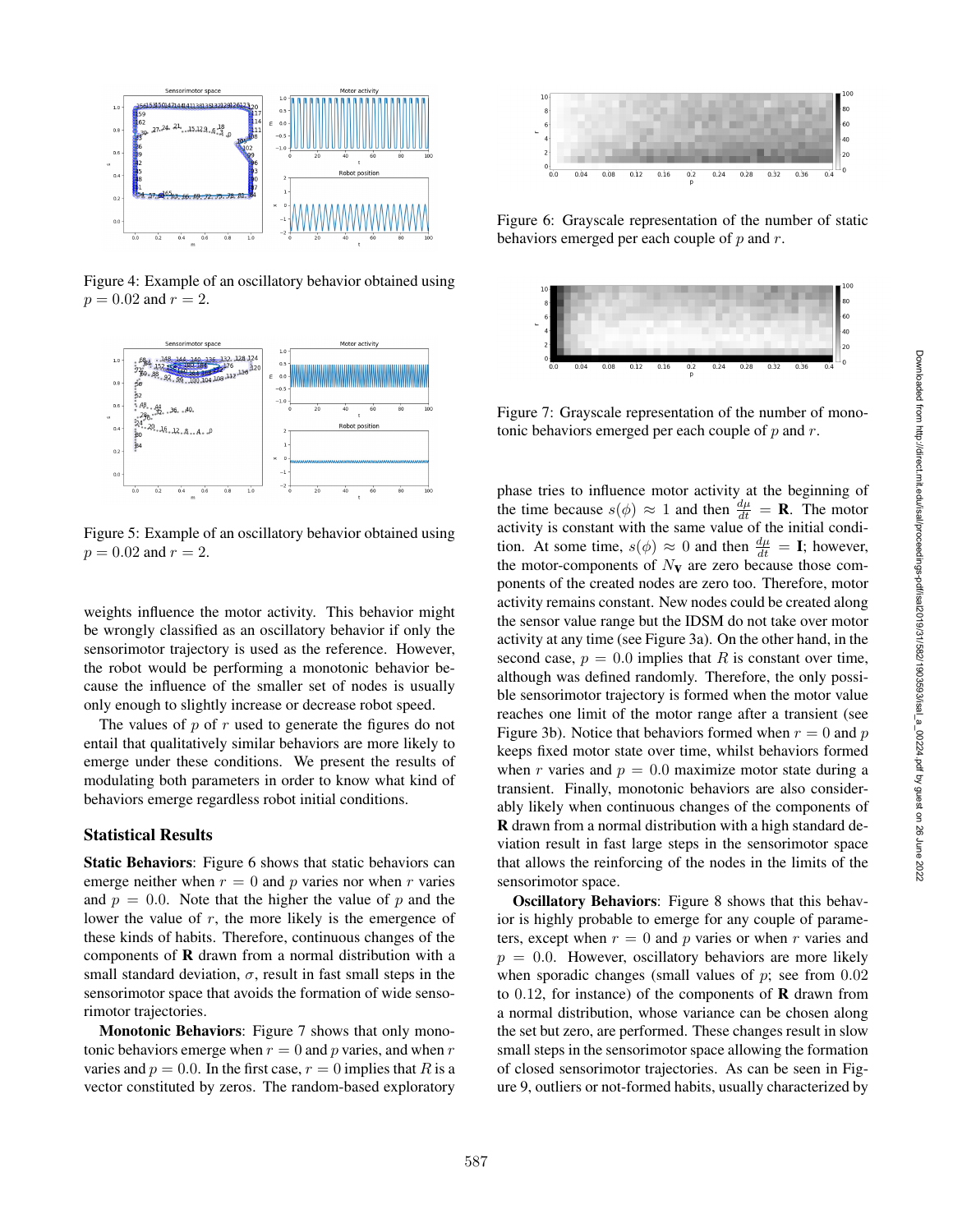

Figure 8: Grayscale representation of the number of oscillatory behaviors emerged per each couple of  $p$  and  $r$ .



Figure 9: Frequencies distribution considering all the values of  $r$  per each value of  $p$ .

high frequencies, are less likely for small values of  $p$ .

# **Discussion**

We have shown how simply by changing the parameters of the random motor activity that is engaged when the sensorimotor state is unfamiliar, it is possible to bias qualitative and quantitative properties of the patterns of sensorimotor activity that become ingrained as habits in the IDSM. For low values of  $p$ , monotonic behaviors, where motor values are maximized, are the most likely to emerge. When  $r = 0$ , other monotonic behaviors are the most likely, now where a random motor velocity is maintained. Other values of  $p$  and  $r$  produce more subtle variations in the types of emergent habits, with regions that are more likely to produce oscillatory behaviors. These behaviors produce motor activities at different frequencies. Outliers and not-formed habits characterized commonly by high frequencies are more likely for high values of p. The random-based exploratory phase produces changes such that the final behavior could be driven to a specific region of the sensorimotor space, or it could contribute directly to the shape of the such a behavior. For instance, the behaviors depicted in Figure 4 and Figure 5, respectively.

We can interpret this model in term of how random motor babbling makes certain kind of sensorimotor organization available for the agent. First, notice that sensorimotor contingencies can be described as lawful regularities of sensory stimulation, internal activity, and motor activity. However, according to Buhrmann et al. (2013), defining formally this concept has resulted problematic due to the range of useful interpretations. They introduced the operational definition of four kinds of sensorimotor contingencies by consid-

ering how the sensorimotor flow changes in relation to the body and environment, internal activity, functional behavior, and normative dimension. The four distinct notions are briefly summarized (Buhrmann et al., 2013): (1) Sensorimotor environment: the set of all possible sensor states obtained as function of given motor command varying freely, i.e. without considering internal activity, for a particular embodiment and external environment. (2) Sensorimotor habitat: the set of all actual sensorimotor trajectories that can be generated considering internal activity, i.e. closing the loop, given a range of boundary conditions and parameters (3) Sensorimotor coordination: any reliable sensorimotor pattern (e.g. stable trajectories, transients) that contribute functionally to the goals of an agent. (4) Sensorimotor strategies: organization of sensorimotor coordination patterns regularly used by the agent because it has been previously chosen as consequence of having been normatively evaluated.

Now, consider what kind of sensorimotor contingencies are available for the agent when the sensorimotor trajectories are formed. In the random, exploratory phase, the available sensorimotor contingencies can be described as the immediate sensory consequences of random motor changes (comparable to the sensorimotor-environment as described by Buhrmann et al. (2013)). Thus, the agent is randomly "navigating" the sensorimotor environment to generating a history of sensorimotor states that bias the formation of the possible sensorimotor trajectories due to the history-dependent plasticity of the behavior-generating medium. In the nonstochastic phase, the sensorimotor dynamics and thus the experienced sensorimotor contingencies are available only through specific patterns of agent-environment interaction driven by the influence of the controller. Therefore, the results shown in Figure 6, 7 and 8 could be considered as the sensorimotor habitat since they depict the actual sensorimotor trajectories generated by the closed-loop system for a range of two relevant initial parameters:  $p$  and  $r$ . Notice, then, that the model can be seen as capturing the development of a sensorimotor habitat from the random traversing of the sensorimotor environment.

In this preliminary model, even though we did not include any simulation of biological autonomy—no biological essential variables or viability limits—it is easy to imagine how some of these behaviors would be better suited to the survival of the biological individual. As example, consider the skin brain thesis which states that the early nervous system and sensorimotor organization of the organisms emerge from the evolution of a transverse net organization extended across the body that produced coordinated patterns of contraction and extension (Keijzer, 2015). This thesis first considers a contractile tissue extended across the body of the organisms. This surface is an excitable medium across which excitatory and inhibitory activity can produce self-organized patterns of contraction-extension. These patterns are produced by means of a multicellular organization